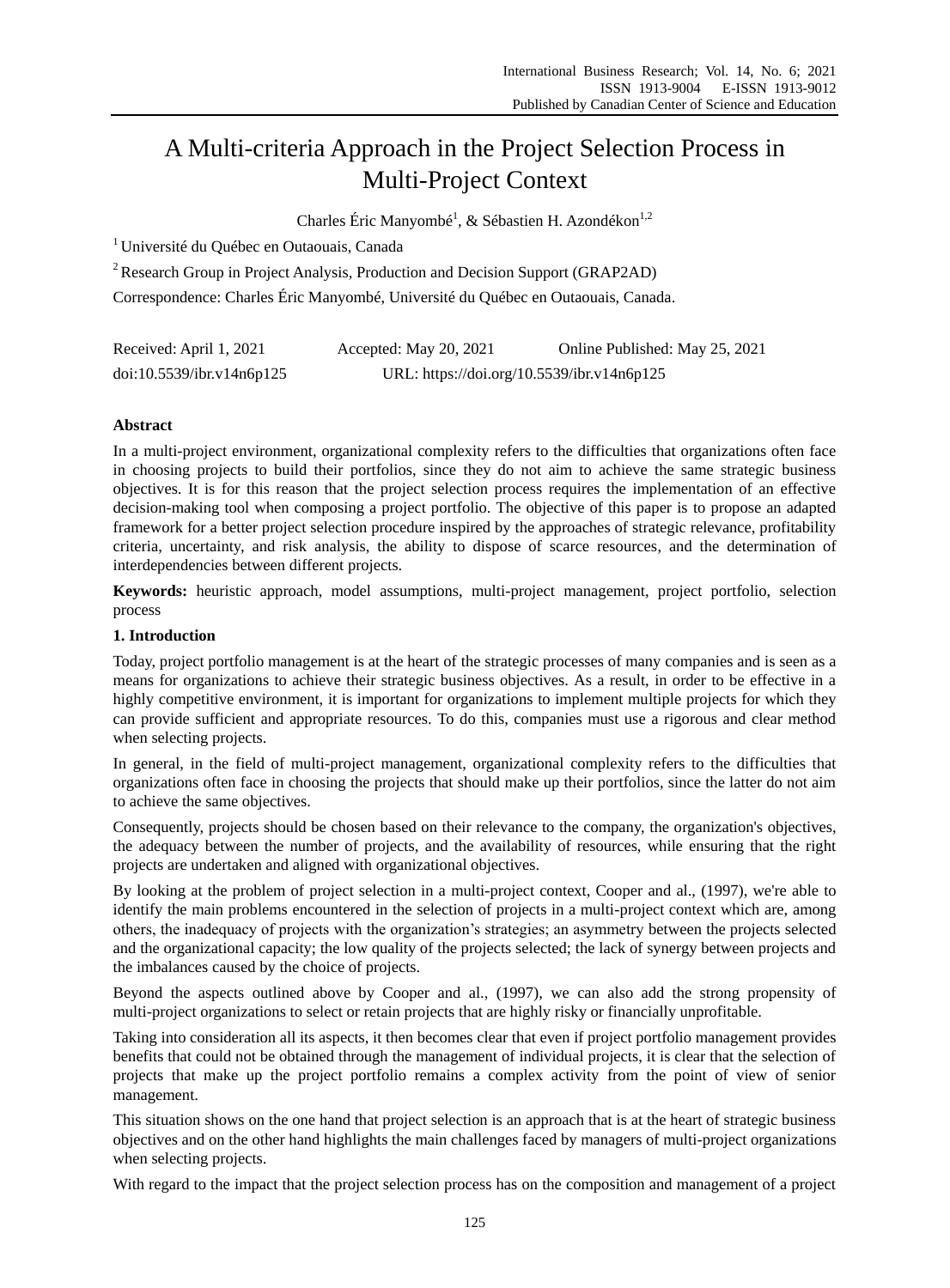portfolio, we wish to show, using a heuristic approach, how multi-project organizations could proceed in selecting investment projects to achieve their strategic business objectives.

#### **2. Literature Review**

According to Cooper and al., (1997), the project selection process in a project portfolio management context is a complex and difficult exercise. The challenge in this exercise usually lies in aspects such as retaining projects that are profitable for the organization, balancing each project portfolio in terms of the number of projects, and strategically aligning each project portfolio with the vision and mission of the organization.

About the issue of interdependencies in a multi-project context, Hoffman (2005), warns of the dangers that can arise when selecting projects. As a result, he indicates that problems in one project can harm the other projects in the portfolio. Taking this aspect into consideration it becomes important to specify that during project selection a benchmarking with existing projects is indispensable to reduce the number of mutually exclusive projects considerably to avoid wasting resources.

Along the same lines, Crawford (2006), argue that in a multi-project context, projects are supposed to be mutually supportive. In other words, the success of one project may depend on another project. To better illustrate their point of view, they take the example where projects may experience interdependencies in terms of resources. That is, the need to share resources or wait for limited resources to be freed up by a project.

In the view of Blau & al., (2004), in project portfolio management, many projects are interdependent, and, in their view, these interdependencies need to be understood for effective decision-making in project selection.

Taking into consideration all its aspects we can admit that multi-project organizations need to be able to understand existing interdependencies between projects to make appropriate decisions during the project selection process.

According to Cooper et al., (1997a, 1997b, 1998), Archer & Ghasemzhadeh (1999),

Dye &Pennypacker (1999), Sommer (1999), Artto et al (2004), Morris & Jamieson (2004), PMI (2006), have argued that cooperative efforts to select the right mix of projects require the examination of internal capacities and external opportunities and the optimization of scarce resources for the benefits of individual projects and the project portfolio.

Cooper & al., (2000) argued that corporate strategy must be reflected in the project portfolio and the allocation of resources to projects. Like financial investment, the project portfolio requires balance.

Sharing this view, Cleland (1999) argued that projects are the cornerstone of business strategy design and implementation.

Along the same lines, Wheelwright & Clark (1992) identified the importance of the right set of projects in the project portfolio for a company's future or market growth over time.

Kendall & Rollins (2003) find that a company's strategic objectives can take many forms, such as improving profitability, increasing market share, complying with prescribed regulations, or improving services and penetrating new markets.

Empirical studies show that one of the critical factors leading to the failure of projects to implement business strategies is the selection and implementation of a very large number of projects beyond the capacity of organizations (Wheelwright & Clark, 1992; Archer & Ghasemzadeh, 1999; Englund & Graham, 1999; Cooper et al., 2000; Yelin, 2005; Crawford et al., 2006; and Blichfeldt & Eskerod, 2007).

Archer & Ghasemzhadeh, (1996), Ghasemzhadeh & Archer (2000) reveal that organizations face several challenges in project selection. Firstly, projects have conflicting objectives; some are tangible and some intangible, so it is not easy to compare and select.

Second, there are uncertainties associated with project parameters, costs, and risks. This makes it difficult to select the right projects that contribute to the successful implementation of the business strategy. Third, some projects are highly interdependent. This means that the organization cannot compare one project to others but a set of projects to others (Ghasemzadehet al., 1999).

Seen from this perspective, it becomes important to stress that selecting the right projects that fit with the organization's strategic objectives is not an easy task.

Given the importance of this issue and its impact on the success of the project portfolio, several authors have tried to contribute, but unfortunately, so far most of the proposed tools do not solve the problem, hence the need to propose a heuristic that will be a valuable tool in the hands of decision-makers to facilitate the project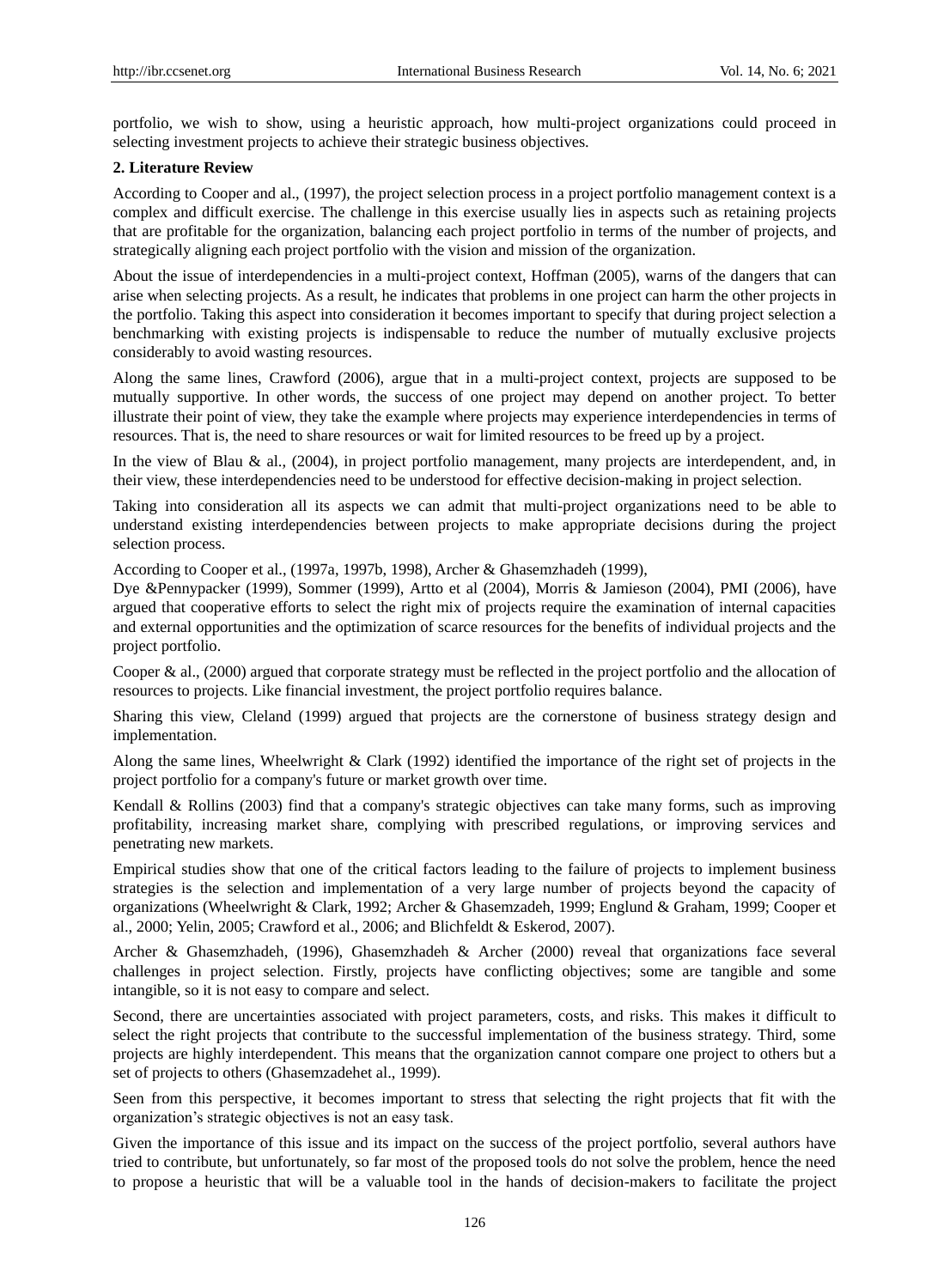selection process within project-oriented enterprises.

#### **3. Conceptualization of the Parameters of the Heuristic Approach**

When selecting a project in a multi-project context, the point of view adopted by the decision-maker during the evaluation and decision-making process is to treat the various parameters such as strategic relevance, financial profitability, degree of uncertainty, and the nature of interdependencies as constraints that are imposed on it and which it should take into account in the decision-making process. In this case, the decision-maker in the presence of a multitude of investment projects has no choice but to select the project that satisfies the requirements imposed by the various parameters mentioned above.

The criterion or parameter of strategic relevance will require senior managers to determine a priori the goals and objectives of the organization in the short, medium, and long term. In other words, the decision-maker has to select projects that are in line with the meaning that one would like to give to the organization, from the brand image that one would like to reflect, to the market share that one wishes to occupy, in a word the strategy to be adopted is defined by the vision that the executives possess and this is what serves as a referential basis for them when they are in a project selection process in a multi-project environment

This parameter in this heuristic approach will be represented in the form of a utility function, which specifies that the value attributed to each risky investment project may vary from one company to another depending on the decision-makers attitude to risk and the information available to him.

The criterion or parameter of financial profitability, in this case, the decision-maker whose objective is to improve or increase the company's profit or profit margin will have to calculate the Net Present Value (NPV) of the different investment projects presented to him and then calculate the net economic profit, the profitability index, and the marginal Sorting when comparing projects with different time horizons for an informed decision on the selection of projects based on the criteria of financial profitability.

In this case, the net present value of the selected project should be understood as a certain equivalent in monetary value that the organization could obtain by accepting the investment project. It is these indices that help to guide the rational decision-makers decision. Given that if a risky investment project results in a non-negative Net Present Value, then it becomes profitable for the organization to retain that project. This would allow, under the principle of additively, to increase the financial profitability of the organization. It is also important to add to its profitability criteria the study of the conditional gain expected from the investment project, which gives a precise idea of the opportunity profile of the project being selected.

The criterion or parameter of uncertainty and the associated risks reveals the idea that during the project selection process, even if the financial profitability constraint is respected, the decision-makers choice could depend on both the operating risk and the financial risk. That is the total risk of the investment project. In such a context, the decision-making approach will require the decision-maker to determine in advance the actual total risk level that the company is prepared to bear. As far as our research problem is concerned, such risk will be more related to the financial risk and will depend both on the probability of a financial loss and the size of the financial loss in the event that the investment project proves to be unprofitable. Under these conditions, the financial risk of any investment project will then be assessed based on two measures which are the probability of loss and the expected conditional loss of the investment project.

The criterion or parameter of interdependence between projects in addition to the criteria set out above, consideration of the nature of the existing relationships between the different projects is a determining parameter when making decisions in the project selection process in a multi-project environment. For this reason, the decision-maker will therefore be faced with choices between projects with incompatible or compatible relationships. Our study will take into consideration, on the one hand, incompatible projects, i.e. mutually exclusive projects, and on the other hand compatible projects which can be either independent or dependent depending on the purpose of the organization.

Once the parameters of the model have been stated, we can now proceed to the formulation of hypotheses.

#### **4. Model Assumptions**

We make the following assumptions:

- 1. The projects to be selected arrive randomly following a fish distribution and come from several sectors of activity.
- 2. Two projects are considered incompatible when the choice of one automatically leads to the rejection of the other.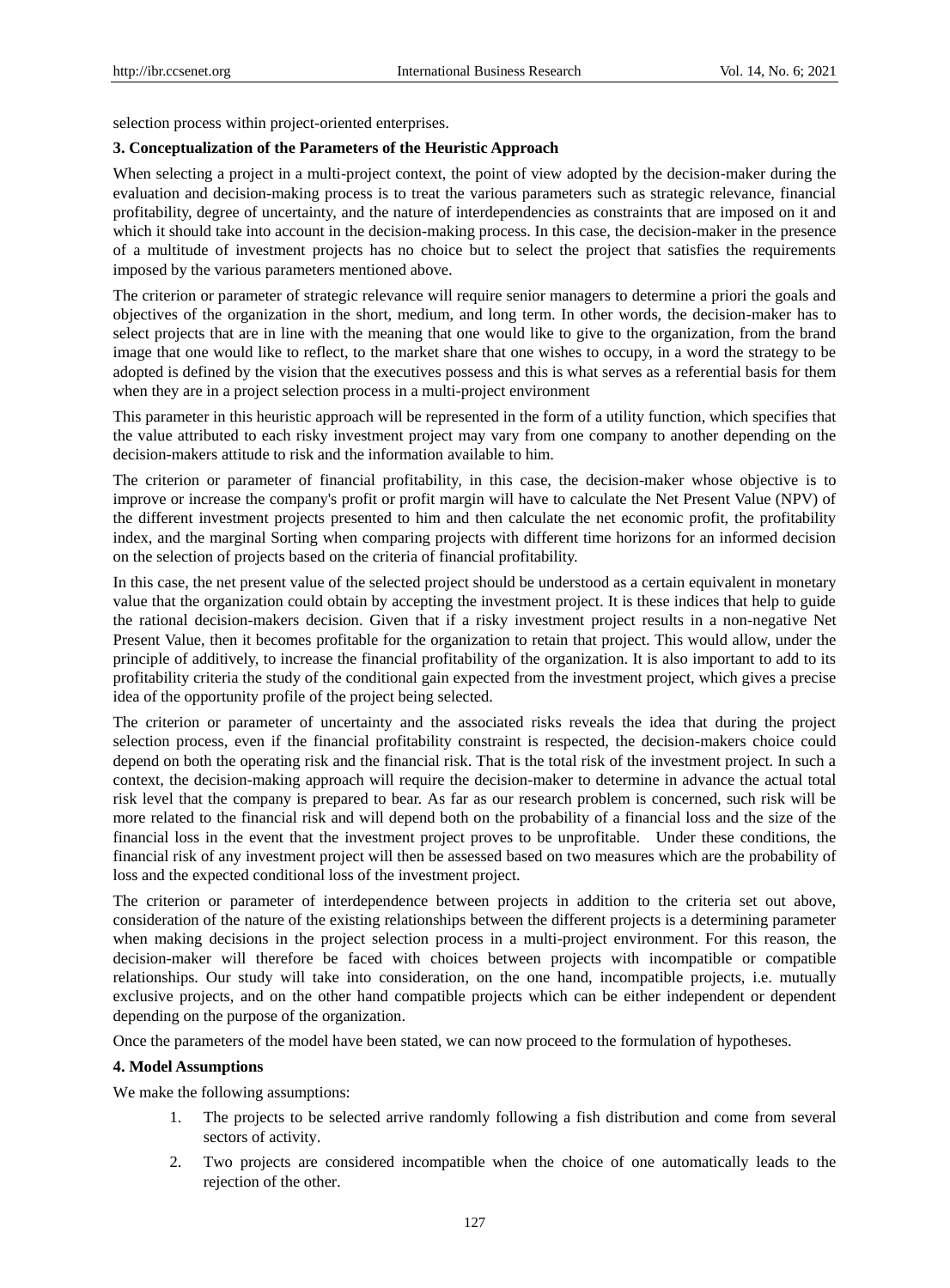- 3. Two projects are considered independent if the choice of one does not influence the choice of the other.
- 4. The projects to be selected are incompatible or compatible with objectives that differ from one another.
- 5. The financial profitability of the projects will be assessed based on NPV, marginal IRR, expected conditional gain, and net economic profit.
- 6. For independent projects, the decision-maker will accept projects with an NPV greater than zero.
- 7. For mutually exclusive projects, the decision-maker will select the project with the highest positive NPV.
- 8. The decision-maker will further penalize a project that is considered risky.
- 9. The decision-makers utility curve is exponential.

#### *4.1 Underlying Assumptions*

It is assumed that there are experts in the organization capable of calculating its parameters for each project.

An investment project will be considered acceptable if:

- Its expected NPV is greater than zero.
- The total effective risk does not exceed a pre-determined threshold value.
- Its expected conditional gain is all the higher.
- Its expected conditional loss is lower.
- It satisfies the decision-makers utility function.

#### *4.2 Heuristic Approach*

To select the right projects that fit with the organization's strategic business objectives, we will propose a heuristic inspired by the exponential utility function.

This function explains that if the decision-makers utility curve is exponential, he can analyze and evaluate each project individually if they are independent in terms of probability. Consequently, it then becomes possible when selecting projects to determine the value and individual contribution of each project to the company's enrichment.

4.2.1 Modeling of the Exponential Utility Function in the Choice of Projects in a Multi-Project Context

4.2.1.1 Evaluation Based on the Utility Function Criterion

It is assumed that the expected utility for each independent project whose probability distribution follows a normal distribution of mean  $\mu_X$  and deviation -type  $\sigma_Y$  and for which the decision-makers utility curve is exponential with a risk aversion coefficient equal to **c**.

$$
E[U(X_t)] = 1 - exp\left[-\frac{1}{2}(2c\mu_x - c^2\sigma^2_x)\right]
$$
 (1)

Then the certain monetary equivalent corresponding to this utility is calculated and is equal:

$$
\widehat{X} = \mu_X - \frac{c}{2}\sigma^2_X \quad (x\text{S})
$$
 (2)

The estimate of the decision-makers aversion coefficient c is obtained by determining the value of a point on the utility curve that is a function of the project's contribution to the achievement of strategic business objectives other than financial profitability. This may be the share of the market that the company wishes to occupy or the brand image that it would like to convey.

$$
C = \frac{-\ln[1 - \cup (X_{\alpha})]}{X_{\alpha}} \tag{3}
$$

With  $\mu_X$ : the average execution time of a sequence of activities project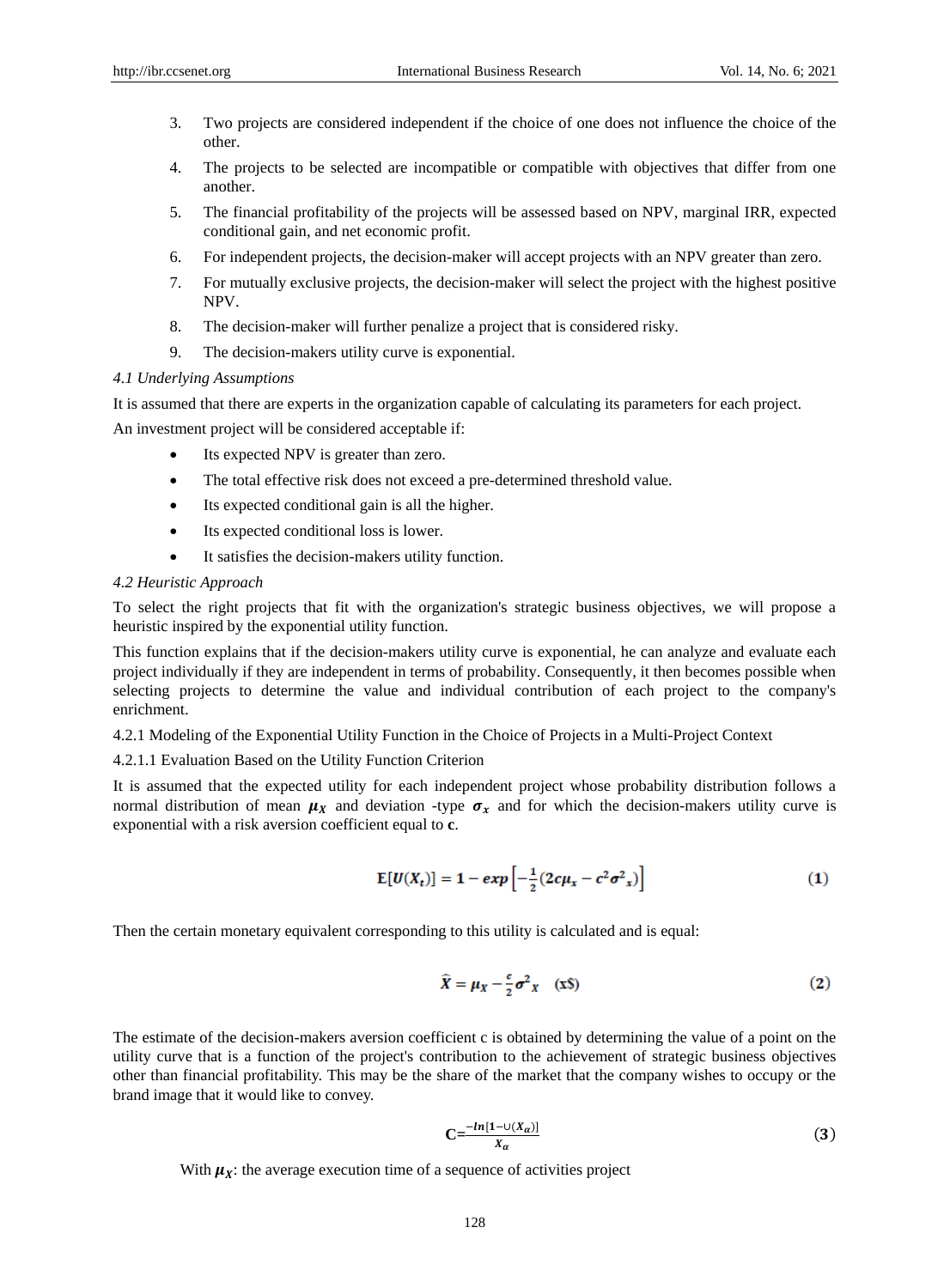$\sigma^2$ <sub>x</sub>: The variance of this average duration.

**C**: the estimation of the aversion coefficient.

After this evaluation, the decision-maker moves on to the second stage, which is the evaluation of financial profitability.

4.2.1.2 Evaluation Based on the Criterion of Financial Profitability

The Net Present Value (NPV) is a measure at today's date of the expected enrichment of the financial transaction in a company. It makes it possible to determine whether the project is selected will bring added value to the organization from a financial point of view.

The mathematical expression of NPV is as follows:

$$
VAN = -I_0 + \frac{\sum_{i=1}^{n} FM_i}{(1+k)^n}
$$
 (4)

With  $I_0$ : Initial investment at time 0

FM: net cash flow at the time i

K: required rate of return

n: number of periods over which the project extends

#### If VAN  $\geq 0$

In this case, the conditional gain equation of the investment project can be combined with the probability function of its NPV.

The function of the Conditional Gain of the investment project is therefore expressed as follows:

4.2.1.3 Expected Conditional Gain of the Investment Project (GCE)

$$
\text{GCE} = \mu_x P_r \left( \widehat{VAN} \ge 0 \right) + \sigma_x \frac{1}{\sqrt{2\pi}} e^{-\frac{1}{2} \left( \frac{\mu_x}{\sigma_x} \right)^2} \tag{5}
$$

It provides the expected value of the gain associated with the project should its net value become positive once the investment project is accepted and completed.

With: e=2.721; 
$$
\pi = 3.14 \ P_r(\widehat{VAN} \geq 0)
$$

This represents the probability that the NPV of the investment project is greater than or equal to zero, i.e. that the investment project is financially profitable.

This probability is calculated as follows:

$$
P_r(\widehat{VAN} \ge 0) = (\widehat{VAN} - \frac{\mu_x}{\sigma_x} \ge \frac{0 - \mu_x}{\sigma_x}) =
$$
  

$$
P_r(\widehat{VAN} \ge 0) = P_r(z \ge \frac{-\mu_x}{\sigma_x}) = P_r(z \le \frac{\mu_x}{\sigma_x}) = T(\frac{\mu_x}{\sigma_x})
$$
 (6)

Where:  $\mathbf{T}(\frac{\mu_{x}}{2})$  which corresponds to the value read in the table of the reduced centered normal distribution and expresses the probability that the investment project is financially profitable.

This value  $P_r$  is read from the table of the reduced centered normal distribution.

The expected conditional gain determines the gain that could be expected if the investment project proves to be profitable over its lifetime.

4.2.1.4 Evaluation of the Financial Risk Associated with the Investment Project

Such a financial risk will depend both on the probability of a financial loss as well as the size of the financial loss if the investment project proves to be financially unprofitable. Its net present value takes on a negative value.

The probability of loss of the investment project (PP), which is expressed as follows: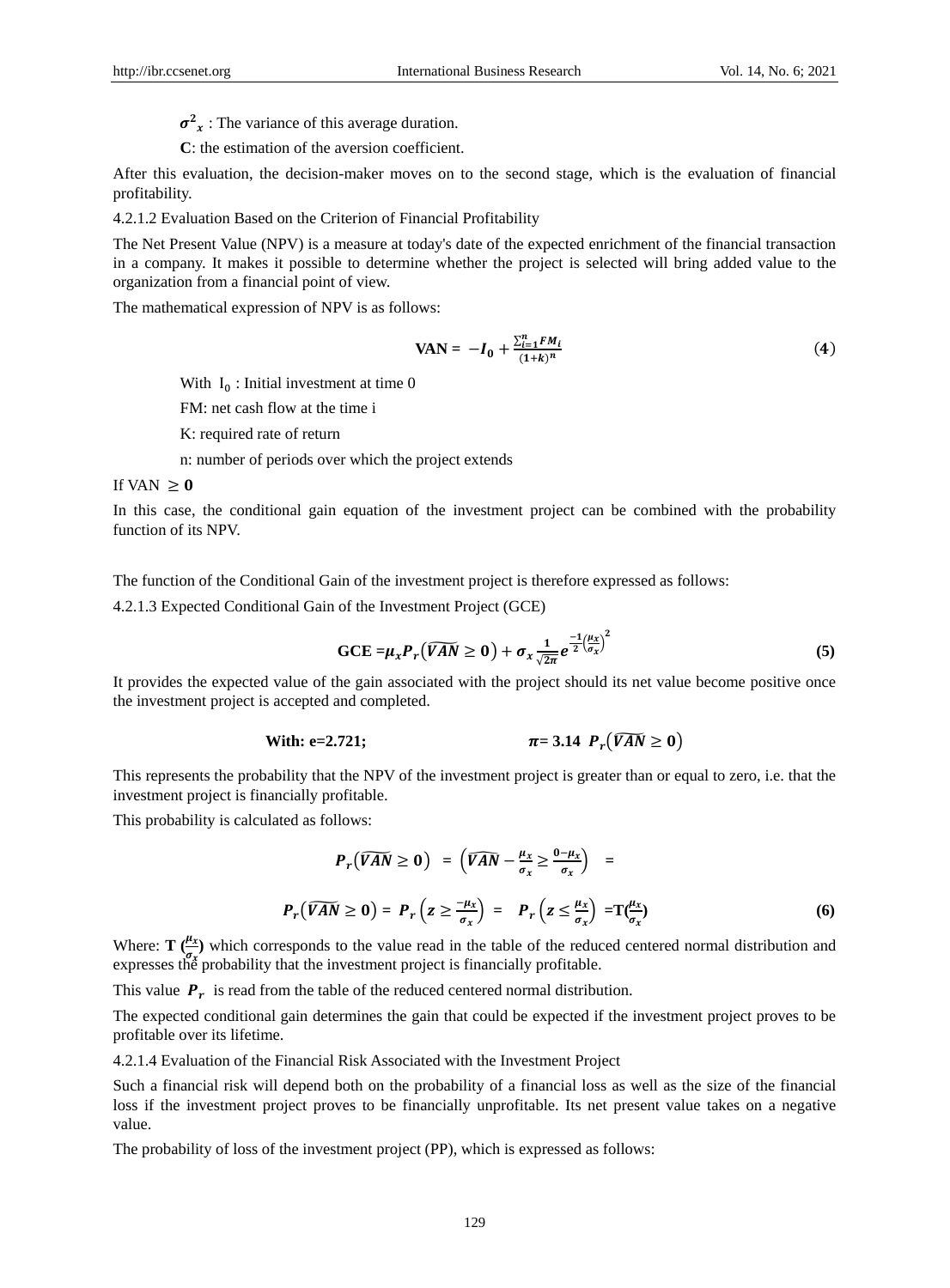$$
PP = P_r(\widehat{VAN} \le 0) = (\widehat{VAN} - \frac{\mu_x}{\sigma_x} \le \frac{0 - \mu_x}{\sigma_x})
$$
  
=  $P_r(\widehat{VAN} \le 0) = P_r(z \le \frac{\mu_x}{\sigma_x}) = P_r(z \ge \frac{\mu_x}{\sigma_x}) = 1 - T(\frac{\mu_x}{\sigma_x})$  (7)

Where:  $\mathbf{T} \left( \frac{\mu_x}{\sigma_x} \right)$  which corresponds to the value read in the table of the reduced centered normal distribution. **1** -

**T**  $\left(\frac{\mu_x}{\sigma_x}\right)$  which expresses the probability that the investment project is financially unprofitable.

4.2.1.5 Expected Conditional Loss of the Investment Project

It is expressed as follows:

PCE 
$$
=\mu_x P_r(\widehat{VAN} \le 0) - \sigma_x \frac{1}{\sqrt{2\pi}} e^{\frac{-1}{2} (\frac{\mu_x}{\sigma_x})^2}
$$
 (8)

$$
P_r(\widehat{VAN} \le 0) = (\widehat{VAN} - \frac{\mu_x}{\sigma_x} \le \frac{0 - \mu_x}{\sigma_x}) = P_r(\widehat{VAN} \le 0)
$$
  
=  $P_r(z \le \frac{-\mu_x}{\sigma_x}) = P_r(z \ge \frac{\mu_x}{\sigma_x}) = 1 - T(\frac{\mu_x}{\sigma_x})$  (9)

It provides the expected value of the loss f associated with the project if the net value becomes negative once the investment project is accepted and completed.

#### **5. Conclusion**

In the project selection process in a multi-project context, the choice of projects systematically calls for the comparison of projects with objectives that do not necessarily converge but share a common pool of resources. In such a context, decision-makers must evaluate in advance the different types of projects and select those that will contribute to the achievement of their strategic objectives. In order to achieve this objective, given its importance, the decision-maker must be sufficiently equipped to approach this complexity with much greater realism and objectivity. It is to contribute to this problem, which today constitutes a headache for those in charge of organizations, that we have proposed this heuristic which will be a valuable tool in the hands of decision-makers.

Such a heuristic has multiple implications in practice as well as many inputs. The first advantage is that it considerably simplifies profitability calculations and avoids having to resort to complicated statistical methods of constrained optimization.

The second advantage is that it enables the managers of project-oriented companies to make informed decisions regarding the selection of projects and subsequently to better prioritize them. However, we are aware that for this tool to take off it would have been more appropriate to address the notion of a manager competency matrix and the project requirements matrix so that the decision-maker can be reassured that any selected project will not encounter any problem in terms of scarce resources when composing the various project portfolios. This is the limitation that could be attributed to the present research, but which will be addressed in our next work on the project portfolio optimization model.

#### **References**

- Archer, N. P., & Ghasemzadeh, F. (1996). Project Portfolio Selection Techniques: A review and Suggested Integrated Approach. In Dye, L. D., & Pennypacker, J. S. (Eds.), (1999) *Project Portfolio Management: Selecting and Prioritizing Projects for Competitive Advantage*, pp. 207-238. West Chester, PA: Center for Business Practices. https://doi.org/10.1016/S0263-7863(98)00032-5
- Archer, N. P., & Ghasemzadeh, F. (1999). An Integrated Framework for Project Portfolio Selection. *International Journal of Project Management, 17*(4), 207-216. https://doi.org/10.1016/S0263-7863(98)00032-5
- Artto, K. A., Dietrich, P. H., & Nurminen, M. I. (2004). Strategy by Implementation of Projects. In D. P. Slevin, J. K. Pinto, & D. I. Cleland (eds). (2004). *Innovations-Project Management Research 2004,* chapter 7. Newtown Square, PA: PMI.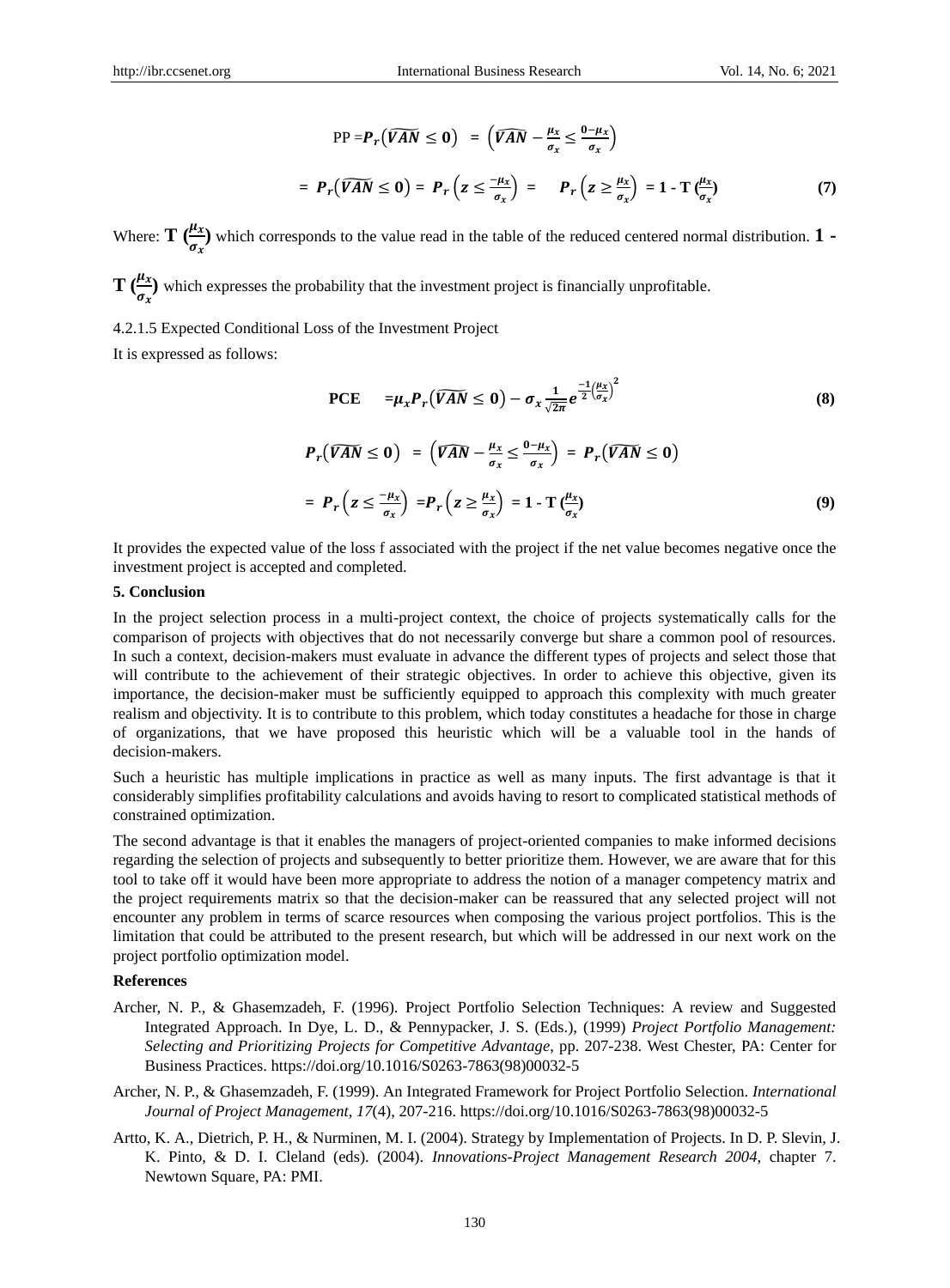- Blau, G. E., Pekny, J. F., Varma, V. A., & Bunch, P. R. (2004). Managing a portfolio of interdependent new product candidates in the pharmaceutical industry. *Journal of Product Innovation Management, 21*(4), 227-245. https://doi.org/10.1111/j.0737-6782.2004.00075.x
- Blichfeldt, B. S., & Eskerod, P. (2007). Project Portfolio Management -There's More to It than What Management Enacts. *International Journal of Project Management,* in press, corrected proof. https://doi.org/10.1016/j.ijproman.2007.06.004
- Cleland, D. I. (1999). The Strategic Context of Projects. In Dye, L. D., & Pennypacker, J. S. (Eds.), (1999) *Project Portfolio Management: Selecting and prioritizing projects for competitive advantage,* pp. 3-22. West Chester, PA: Center for Business Practices.
- Cooper, M. C., Lambert, D. M., & Pagh, J. D. (1997). Supply Chain Management: More Than a New Name for Logistics. *The International Journal of Logistics Management, 8*(1). https://doi.org/10.1108/09574099710805556
- Cooper, R. G., Edgett, S. J., & Kleinschmidt, E. J. (1998). "Best Practices for Managing R & D Portfolios,*" Research Technology Management, 41*(4), 20-33. https://doi.org/10.1080/08956308.1998.11671219
- Cooper, R. G., Scott, J. E., & Elko, J. K. (2000). New problems, new solutions: making portfolio management more effective. *Research-Technology Management, 43*(2), 18-33. https://doi.org/10.1080/08956308.2000.11671338
- Cooper, R., Edgett, S., & Kleinschmidt, E. (1997a), Portfolio management in new product development: lessons from the leaders I. *Research Technology Management, 40*(5), 16-28. https://doi.org/10.1080/08956308.1997.11671152
- Cooper, R., Edgett, S., & Kleinschmidt, E., (1997b), Portfolio management in new product development: lessons from the leaders II. *Research Technology Management, 40*(6), 43-52. https://doi.org/10.1080/08956308.1997.11671170
- Crawford, L., Hobbs, B., & Turner, J. R. (2006). Aligning Capability with Strategy: Categorizing Projects to Do the Right Projects and to Do Them Right. *Project Management Journal, 37*(2), 38-50. https://doi.org/10.1177/875697280603700205
- Dye, L. D., & Pennypacker, J. S. (eds.). (1999). P*roject Portfolio Management: Selecting and prioritizing projects for competitive advantage.* West Chester, PA: Center for Business Practices.
- Englund, R. L., & Graham, R. J. (1999), From Experience: Linking Projects to Strategy. *Journal of Product Innovation Management, 16*(1), 52-64. https://doi.org/10.1111/1540-5885.1610052
- Ghasemzadeh, F., & Archer, N. P. (2000). Project Portfolio Selection Through. *Decision Support Systems, 29*(1), 73-88. https://doi.org/10.1016/S0167-9236(00)00065-8
- Ghasemzadeh, F., Archer, N., & Iyogun, P. (1999). A Zero-One Model for Project Portfolio Selection and Scheduling. *The Journal of the Operational Research Society, 50*(7), 745-755. https://doi.org/10.1057/palgrave.jors.2600767
- Hoffmann, W. H. (2005). How to manage a portfolio of alliances. *Long Range Planning, 38,* 121-43. https://doi.org/10.1016/j.lrp.2005.03.001
- Kendall, G. I., & Rollins, S. C. (2003). *Advanced Project Portfolio Management and the PMO, Multiplying ROI at Warp Speed.* Boca Raton, FL: J. Ross Publishing, Inc.
- Morris, P., & Jamieson, A. (2004). *Translating Corporate Strategy into Project Strategy: Realizing Corporate Strategy through Project Management.* USA: PMI.
- PMI. (2006). Standard for Portfolio Management. *Newtwon Square, PA*: Author.
- Sommer, R. J. (1999). Portfolio Management for Projects: A New Paradigm. In Dye, L. D., & Pennypacker, J. S. (Eds.), (1999) *Project Portfolio Management: Selecting and Prioritizing Projects for Competitive Advantage,* pp. 55-60. West Chester, PA: Center for Business Practices.
- Wheelwright, S. C., & Clark, K. B. (1992). Creating Project Plans to Focus Product Development. *Harvard Business Review, 70*(2), 70-82.
- Yelin, K. C. (2005). Linking Strategy and Project Portfolio Management. In Levine, H. A. (Eds.), *Project Portfolio Management: A practical guide to selecting projects, managing portfolios, and maximizing benefit,*